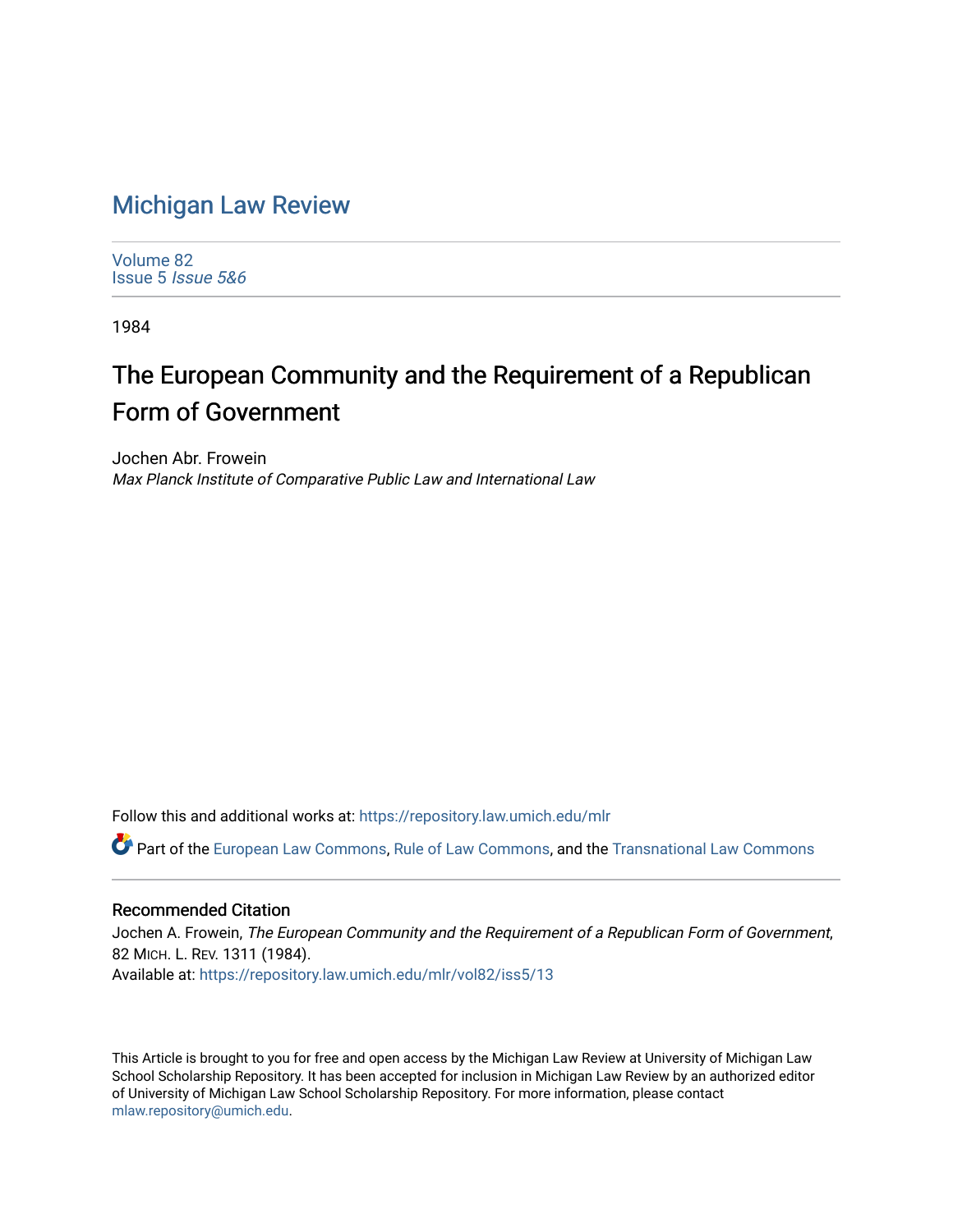### **THE EUROPEAN COMMUNITY AND THE REQUIREMENT OF A REPUBLICAN FORM OF GOVERNMENT**

*Jochen Ahr. Frowein* \*

#### l. THE EUROPEAN COMMUNITY AND LIBERTY

The European Community  $-$  that is, the factual entity composed of three legally separate communities<sup>1</sup> which has been and still is one of the basic concerns of Eric Stein<sup>2</sup> - cannot be understood without taking into account European history after 1933. As an irony of history, the stage for a new beginning was set by the man who destroyed the old Europe<sup>3</sup> and who was the reason that so many academics left the "old country" for the new world. This new start was not only influenced by the determination of those Europeans who had lived through the darkness to overcome the dangers of rivalry but also by those European-Americans who were able to build the bridges between the old country of liberty and a Europe trying to find new structures.4 The role played by lawyers, historians and social scientists familiar with both the old world and the emerging new Europe is a story that remains to be written for the benefit of younger generations.

The European movement cannot be understood without an awareness of the firm determination of those Europeans who were not dominated by the Soviets to secure the "Blessings of Liberty" in the sense of the preamble to the United States Constitution of 1787. The Statute of the Council of Europe of May 5, 1949 refers in its preamble to "individual freedom, political liberty and the rule of law, principles which form the basis of all genuine democracy."<sup>5</sup> According to article 3 of the same Statute, "Every Member of the Council of Europe must accept the principles of the rule of law and of the enjoyment by all persons within its jurisdiction of human rights and fundamental freedoms."6 A State which has seriously violated

• Director at the Max Planck Institute for Comparative Public Law and International Law; Professor of Law, University of Heidelberg; Vice-President of the European Commission of Human Rights. M.C.L. 1958, University of Michigan; Dr. Jur. 1960, University of Bonn; Dr. h.c. 1984, University of Seville. - Ed.

I. The three separate communities are the EEC, the European Coal & Steel Community, and Euratom. *See* Stein & Sandalow, *On The Two Systems: An Overview,* in l COURTS AND FREE MARKETS 43 n.l (T. Sandalow & E. Stein eds. 1982).

2. As the most recent example, see COURTS AND FREE MARKETS, *supra* note l.

3. *See* A. BULLOCK, HlTLER, A STUDY IN TYRANNY 806 (2d ed. 1964):

Europe may rise again, but the old Europe of the years between 1789, the year of the French Revolution, and 1939, the year of Hitler's War, has gone for ever - and the last figure in its history is that of Adolf Hitler, the architect of its ruin. *'Si monumentum requiris, circumspice'* - 'If you seek his monument, look around.'

4. Eric Stein acted as "pontifex" of that sort by influencing generations of European students at The University of Michigan Law School in Ann Arbor.

5. Statute of the Council of Europe, May 5, 1949, preamble, 87 U.N.T.S. 103, 104 (1951). 6. *Id.,* at art. 3.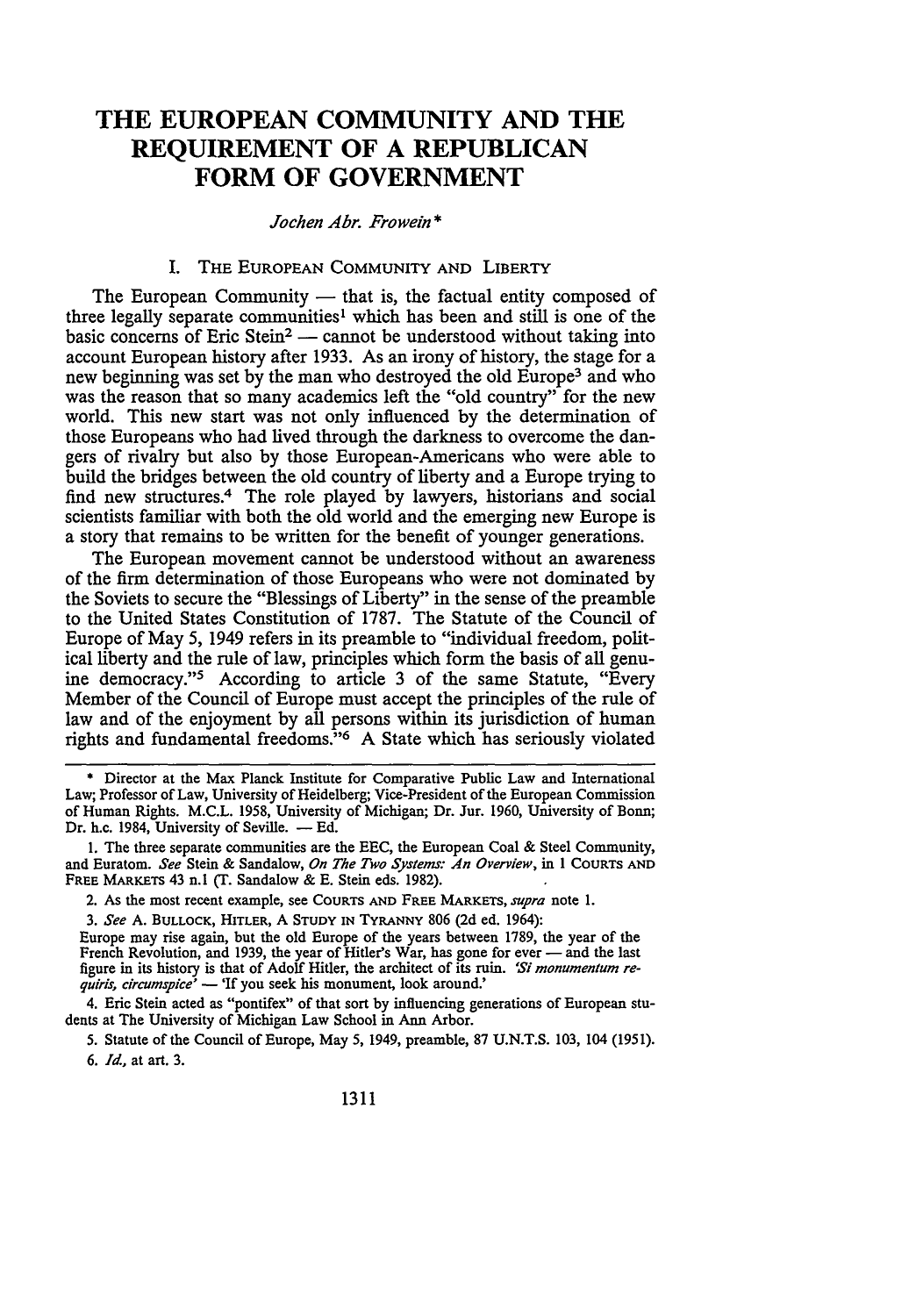these principles may be suspended or even excluded from the Council under article 8.<sup>7</sup>

The treaties establishing the three different European Communities are much less outspoken in that respect than the Statute of the Council of Europe. The new approach of functional integration made the drafters hesitant to use broad language. Only the last consideration of the preamble to the EEC Treaty of March 25, 1957 mentions the determination of the six founding members to "preserve and strengthen peace and liberty."8 Article 230 of the treaty includes appropriate forms of cooperation with the Council of Europe in the tasks given to the Community organs, recognizing thereby, if only implicitly, that there exists a very important link between what is called the Economic Community and the international organization that has been given the task of safeguarding freedom and democracy.<sup>9</sup>

Who could doubt that the EEC has always considered itself bound by these principles? To borrow the words of the first President of the EEC Commission, Walter Hallstein, two principles govern the Community the rule of law and democracy.<sup>10</sup> But a certain time passed before scholars began to discuss more fully the question of the extent to which these principles must be seen as part of Community law or what their impact on that law should be. While the role of fundamental rights in Community law has been a major issue in recent years, not much attention has been paid to the possible membership consequences of events that occurred in Greece in 1967 or in Turkey in 1980. The political organs of the European Community have always taken for granted that dictatorship is incompatible with membership, but the legal consequences of this principle have remained somewhat obscure.<sup>11</sup> It will be our task to examine some of the problems involved here.

#### IL FEDERAL SYSTEMS AND THE PRINCIPLE OF HOMOGENEOUS **CONSTITUTIONS**

The European Community is far from being a federal system. However, federal structures may have a certain value as models with which to compare the development of the Community's institutional system. It would seem that much of Eric Stein's writings on the European system is based on that understanding. 12

The basic values of freedom and democracy, or to put it in the language

10. W. HALLSTEIN, DIE EUROPÄISCHE GEMEINSCHAFT 43 (1st ed. 1973).

11. It was always a common understanding before 1974 that Spain and Portugal could not be admitted without a change of their constitutional structures.

12. See, e.g., Stein, *Towards a European Foreign Policy?* — *European Foreign Affairs System from the Perspective of the United States Constitution*, in METHODS, TOOLS AND POTEN-

<sup>7.</sup> This procedure was used in the case of Greece in 1970, but Greece left the Council before the procedure was completed. See Petzold, Der gegenwärtige Wirkungsbereich der Europäischen Menschenrechtskonvention und ihrer Zusatzprotokolle, der Konvention zur Beseitigung aller Formen von Rassendiskriminierung sowie der Menschenrechtspakte der Vereinten *Nationen,* 30 ZAoRV 417, 422 (1970).

<sup>8.</sup> Treaty Establishing the European Economic Community, Mar. 25, 1957, 298 U.N.T.S. 11 (1958).

<sup>9.</sup> *See* SchrOder, in 2 KOMMENTAR ZUM EWG-VERTRAG, art. 230, at 1116-18 (H. Groeben, H. Boeckh, J. Thiesing & C. Ehlermann eds. 3d ed. 1983).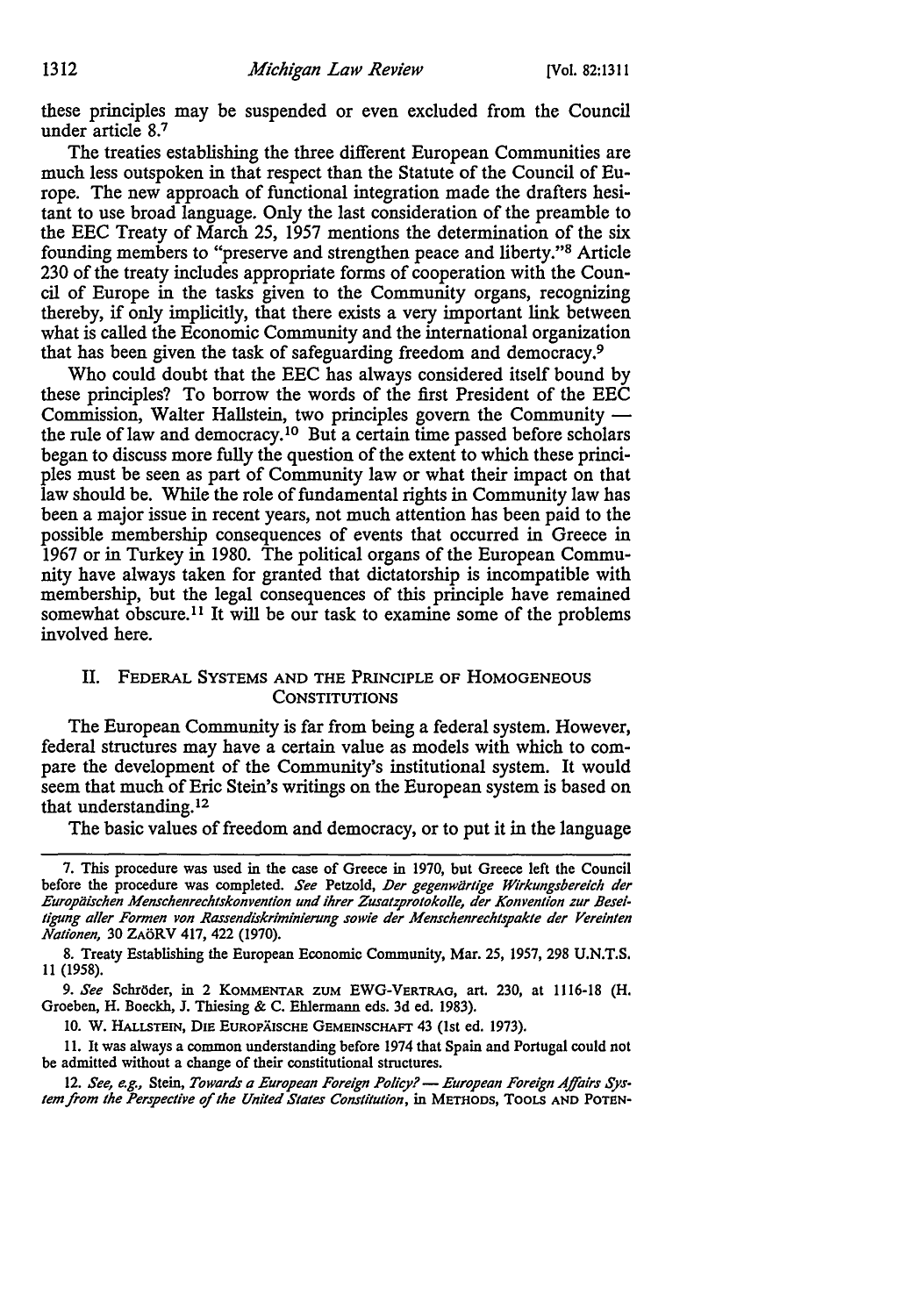of article IV of the United States Constitution, of the "Republican Form of Government" are of a nature that is not compatible with a fundamentally different constitutional system. It is a widespread feature of federal systems based on the principle of democracy that the member states are under a formal constitutional obligation to keep within a certain homogeneity concerning their own constitutional system. This rule was first implemented in 1787 in article IV of the United States Constitution.<sup>13</sup> The German constitution of 1849, which never came into force, provided for a responsible government with a representative chamber elected by the people in all the German states.<sup>14</sup> The Swiss constitution of 1874,<sup>15</sup> the Weimar Constitution of 191916 and the Bonn constitution of 194917 are all based on the same principle. Australia, 18 Canada 19 and India20 also apply this rule. The German federal system created by Bismarck in 1871 consisted mostly of monarchies but also included the free cities of Hamburg, Bremen and Lubeck.21 The federal constitution said nothing about minimum requirements for the states, not even concerning representation of the people, something which did not exist in the two Mecklenburgs until 1918.22 This exception in a monarchical federal structure proves the rule. It is a structural impossibility for a federal system of a democratic nature to have members with basically different constitutional systems.

There are important differences in the enforcement of the principle just outlined. The United States Supreme Court has concluded that the issue of whether a particular state's condition is compatible with article IV is a political question over which the Court has no jurisdiction.23 It is for the political organs, Congress and the President, to make sure that there is no violation of the principle of homogeneity. Congress, by enacting legislation pursuant to article I, section 8, clause 15, in 1792, had already given the President a clear enforcement power for cases in which "the laws of the United States shall be opposed, or the execution thereof obstructed, in any state, by combinations too powerful to be suppressed by the ordinary course

- 17. GG art. 28 (W. Ger.).
- 18. AUSTRALIA CONST. ch. V, §§ 106-20.
- 19. CANADA CONST. arts. 58-90.
- 20. INDIA CONST. arts. 152-237.

21. For the structure of the federal system of 1871, see 3 E. HUBER, *supra* note 14, at 785 (1963).

TIAL FOR EUROPEAN LEGAL INTEGRATION IN THE LIGHT OF AMERICAN FEDERAL EXPERIENCE (M. Cappelletti & J. Weiler eds. forthcoming).

<sup>13.</sup> U.S. CONST. art. IV, § 4. (''The United States shall guarantee to every State in this Union a Republican Form of Government.").

<sup>14.</sup> For text of the Constitution of 1849, see F. SIEBERT, VON FRANKFURT NACH BONN DIE DEUTSCHEN VERFASSUNGEN 1849-1949 at 18 (1964). For the history of the German revolution 1848-1849, see 2 E. HUBER, DEUTSCHE VERFASSUNGSGESCHICHTE SEIT 1789 at 502-14, 767-73 (1960). *See also* J. MATTERN, PRINCIPLES OF THE CONSTITUTIONAL JURISPRUDENCE OF THE GERMAN NATIONAL REPUBLIC 35-44 (1928).

<sup>15.</sup> B. VERF., CONST., COST. FED. art. 6 {Switz.).

<sup>16.</sup> DIE VERFASSUNG DES DEUTSCHEN REICHS VON 1919 art. 17 (Ger.).

<sup>22. 4</sup> E. HUBER, *supra* note 14, at 422 (1969).

<sup>23.</sup> E.g., Luther v. Borden, 48 U.S. (7 How.) 1, 42, 46-47 (1849).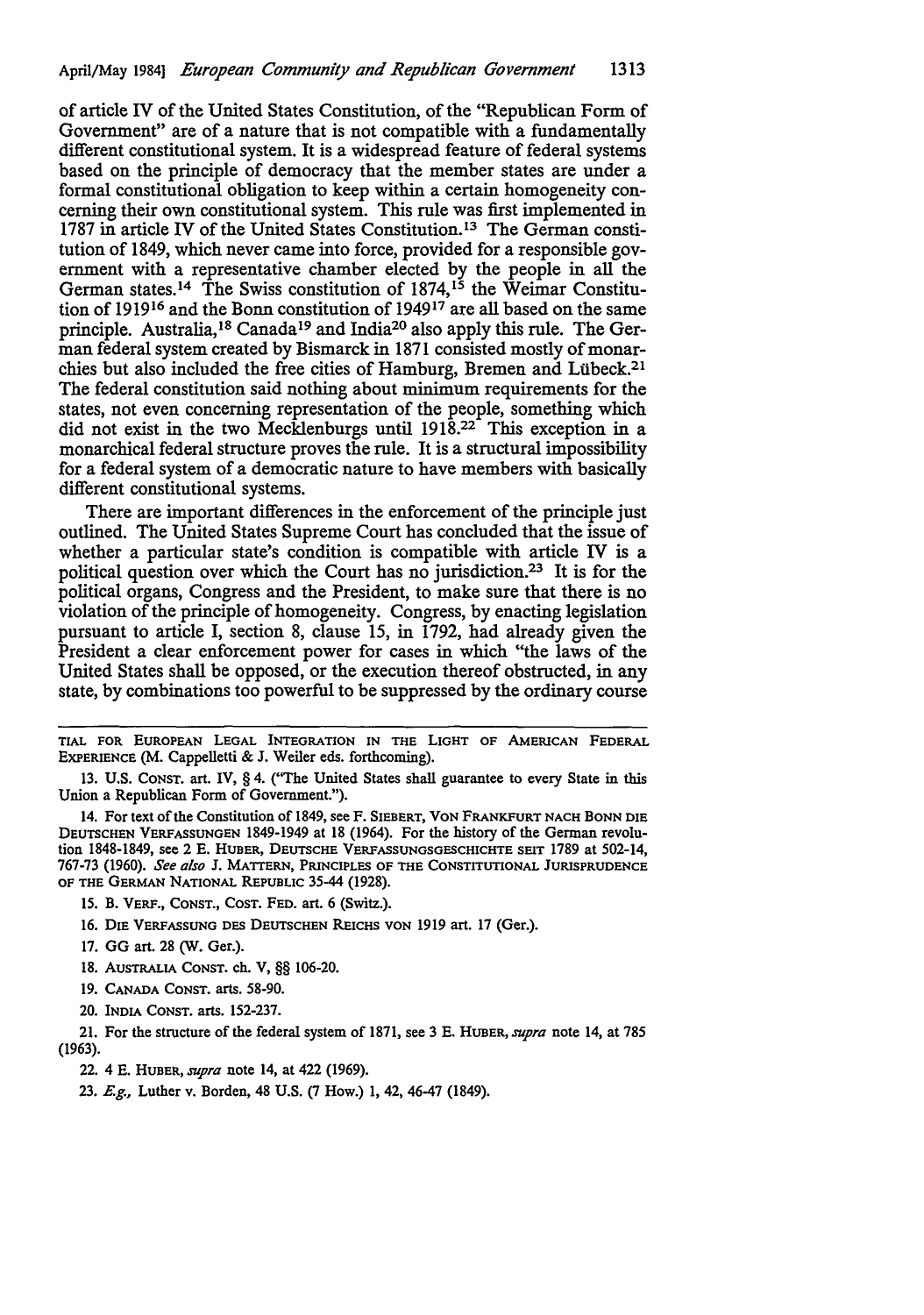of judicial proceeding[s]."24 Under those conditions, the President may call forth the militia or use the regular army  $-$  as was done, for instance, in Arkansas in 1957 when the governor refused to comply with federal court orders.25 One may wonder, however, whether the political question doctrine would be involved today if, for example, a state legislature purported to delegate all legislative power to the governor. Indeed, by applying the one-man/one-vote principle to the states in *Baker v. Carr,26* the Supreme Court in fact exercised jurisdiction over one of the most important aspects of what constitutes a "Republican Form of Government."

The federal systems on the European continent have an old tradition called "Bundesaufsicht" (federal control or supervision) as well as "Bundeszwang" or "Bundesexekution" (federal execution). The control involves on the one hand the execution of federal laws by state authorities, an approach that is quite common in Switzerland and Germany.<sup>27</sup> But it also includes at least partly the procedures through which to insure that the provisions of state constitutions are compatible with the homogeneity provisions of the federal constitution. The possibility of execution clearly exists where a state government no longer respects the basic principles of democracy made obligatory by the federal constitution.28 During the difficult years of Weimar there were several cases where the "Reichswehr," the federal army, had to be used against Land-governments that had implemented

27. *See* GG art. 84 (W. Ger.); PARLIAMENTARY COUNCIL, FEDERAL REPUBLIC OF GER-MANY, THE BASIC LAW OF THE FEDERAL REPUBLIC OF GERMANY 52 (1977):

{I) Where the Laender execute federal laws as matters of their own concern, they shall provide for the establishment of the requisite authorities and the regulation of administrative procedures in so far as federal laws consented to by the Bundesrat do not otherwise provide.

(2) The Federal Government may, with the consent of the Bundesrat, issue pertinent general administrative rules.

(3) The Federal Government shall exercise supervision to ensure that the Laender execute the federal laws in accordance with applicable law. For this purpose the Federal Government may send commissioners to the highest Land authorities and with their consent or, if such consent is refused, with the consent of the Bundesrat, also to subordinate authorities.

(4) Should any shortcomings which the Federal Government has found to exist in the execution of federal laws in the Laender not be corrected, the Bundesrat shall decide, on the application of the Federal Government or the Land concerned, whether such Land has violated applicable law. The decision of the Bundesrat may be challenged in the Federal Constitutional Court.

(5) With a view to the execution of federal laws, the Federal government may be authorized by a federal law requiring the consent of the Bundesrat to issue individual instructions for particular cases. They shall be addressed to the highest Land authorities unless the Federal Government considers the matter urgent.

28. *See* GG art. 37 (W. Ger.); PARLIAMENTARY COUNCIL, *supra* note 27, at 29:

(I) If a Land fails to comply with its obligations of a federal character imposed by this Basic Law or another federal law, the Federal Government may, with the consent of the Bundesrat, take the necessary measures to enforce such compliance by the Land by way of federal enforcement.

(2) To carry out such federal enforcement the Federal Government or its commissioner shall have the right to give instructions to all Laender and their authorities.

*See also* J. FROWEIN, DIE SELBSTANDIGE BUNDESAUFSICHT NACH DEM GRUNDGESETZ (1961).

<sup>24.</sup> Act of May 2, 1792, ch. 28, § 2, I Stat. 264, *repealed* by Act of Feb. 28, 1795, ch. 36, § IO, I Stat. 425.

<sup>25.</sup> *See* **N. Y.** Times, Sept. 24, 1957, at I, col. 6.

<sup>26.</sup> Baker v. Carr, 369 U.S. 186 (1962).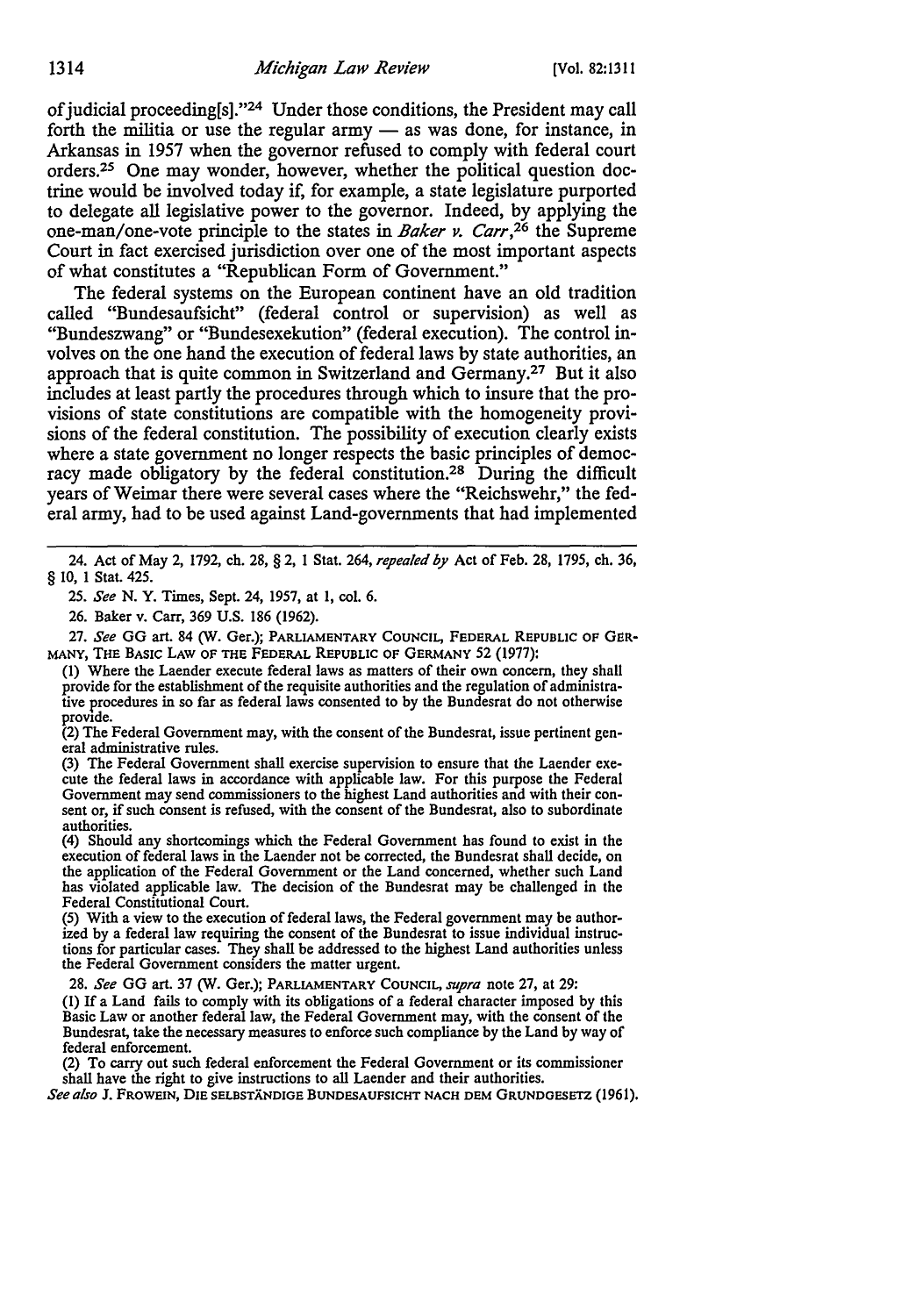non-republican constitutional systems.29 An early example was the socalled "Rate-System" established in Bavaria for a short time.30

In the Federal Republic of Germany, it is clear that the Federal Constitutional Court has full jurisdiction to decide whether or not a state constitution is in line with article 28 of the Basic Law, which lays down the principles of democracy binding for the states.<sup>31</sup> Indeed, cases of that sort have been before the Court, although they have not been very spectacular. Probably the most interesting one concerned the problem of whether the parliamentary system of government guaranteed for the federal level should be seen as included in article  $28.3^{\overline{2}}$  A long line of decisions clarified the requirements of the electoral provisions made binding for the Lander in article 28.33

The Swiss Constitution of 1874 introduced an interesting system of federal guaranty for the cantonal constitutions. By a specific procedure, the Federal Assembly must verify that a cantonal constitution does not contain any provision contrary to the Federal Constitution and that it secures the exercise of political rights according to republican principles, be they representative or directly democratic (as in a few of the so-called "Urkantone" or earliest cantons). $3^4$  If a canton fails to comply with these rules, an execution is possible under Swiss constitutional law.35 The Federal Tribunal has jurisdiction in cases where it is argued that constitutional rights of citizens are not respected by cantonal laws.<sup>36</sup>

#### Ill. THE EUROPEAN COMMUNITY AND THE NATIONAL CONSTITUTIONS

When the European Council met in Copenhagen in 1978, it declared that respect for and maintenance of parliamentary democracy and human rights in all member states are essential elements of membership in the

(2) The communes must be guaranteed the right to regulate on their own responsibility all the affairs of the local community within the limits set by law. The associations of communes (Gemeindeverbaende) shall also have the right of self-government in accordance with the law and within the limits of the functions assigned to them by law.

(3) The Federation shall ensure that the constitutional order of the Laender conforms to the basic rights and to the provisions of paragraphs **(1)** and (2) of this Article.

32. Judgment of July 22, 1969, Bundesverfassungsgericht, W. Ger., 27 BVerfG 44, *55*  (1969).

33. Frowein, Die Rechtsprechung des Bundesverfassungsgerichts zum Wahlrecht, 99 ARCHIV DES OFF. **R.** 72 (1974).

34. *See* F. FLEINER & z. GIACOMETTI, ScHWEIZERISCHES BUNDESSTAATSRECHT 131 (1949).

35. *Id.* at 127.

36. The Federal Tribunal will not, however, control whether a provision of the cantonal constitutions verified by the Federal Assembly is in line with the Federal Constitution.

<sup>29. 6</sup> E. HUBER, *supra* note 14, at 741 (1981).

<sup>30.</sup> This happened before the constitution had been adopted. *See 5* E. HUBER, *supra* note 14, at 1113 (1978).

<sup>31.</sup> GG art. 28 (W. Ger.); PARLIAMENTARY COUNCIL, *supra* note 27, at 25:

<sup>(1)</sup> The constitutional order in the Laender must conform to the principles of republican, democratic and social government based on the rule of law, within the meaning of this Basic Law. In each of the Laender, counties (Kreise), and communes (Gemeinden), the people must be represented by a body chosen in general, direct, free, equal, and secret elections. In the comunes the assembly of the commune may take the place of an elected body.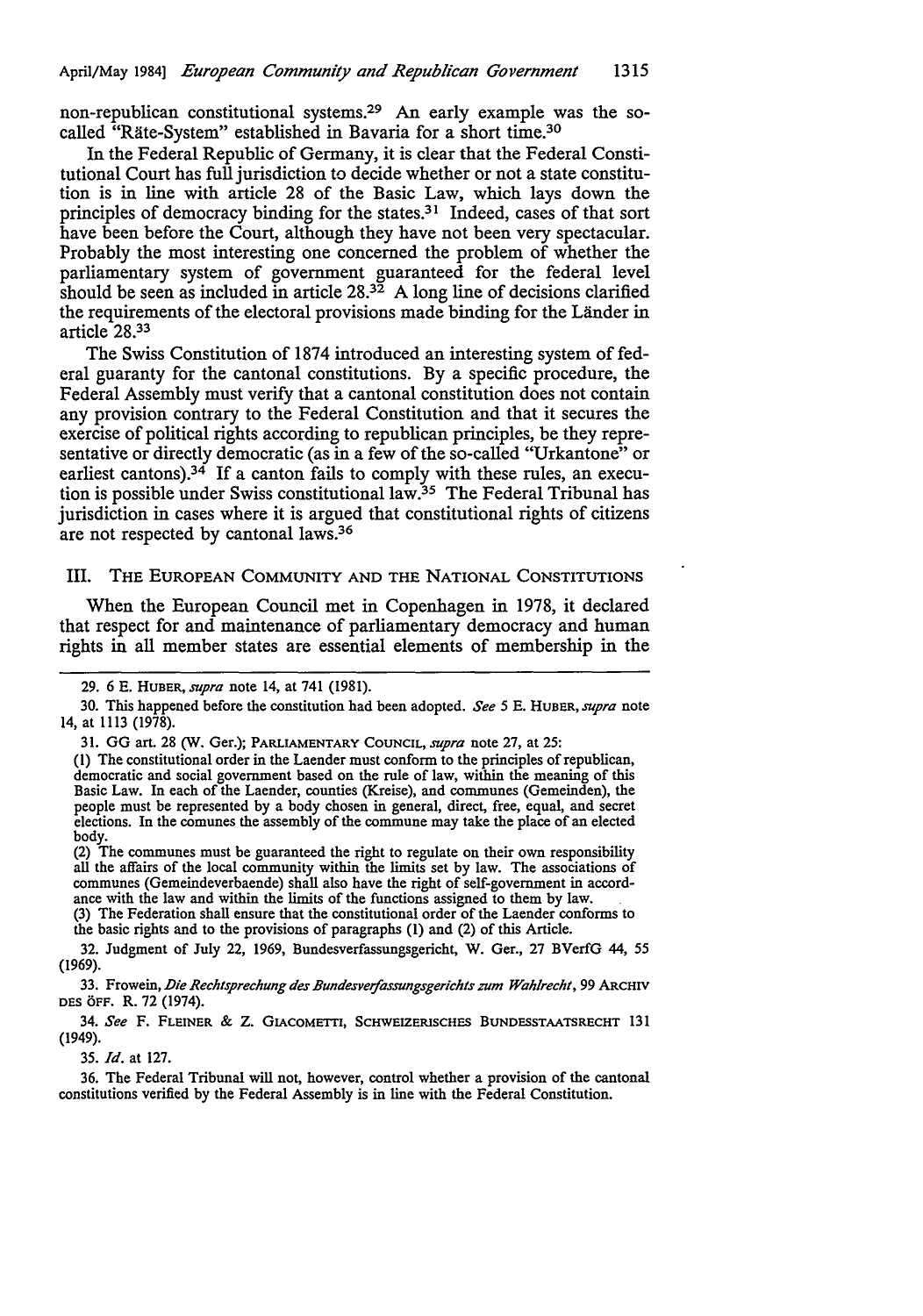Community.37 In 1979, the European Parliament proposed that a formal obligation should be entered into by old members and those wanting to join the Community. According to this agreement, all the states should respect the principles of civil rights and pluralist democracy. The resolution adds an interesting consideration which suggests that the European Court of Justice should have power to decide whether or not a state fails to respect these principles, because such a failure would be incompatible with Community membership.<sup>38</sup>

The Institutional Committee of the European Parliament adopted the same approach in its report of July 15, 1983, which reads in No. 26:

26. In the case of serious and persistent infringement of democratic principles or fundamental rights - established by the Court of Justice at the request of the Parliament or of the Commission - the European Council, on receiving the endorsement of the legislative and executive bodies, shall take measures:

- suspending the application of part or the whole of the treaty mechanisms to the State in question and its nationals,
- which may go as far as suspending participation in the Institutions of the Union by the State in question and its nationals who are members of the Institutions of the Union.39

In the Resolution concerning the substance of the preliminary draft Treaty establishing the European Union of September 14, 1983, the European Parliament adopted the following provisions:

8. The Union and its Member States consider the underlying principles of European society to be pluralist democracy, the rule of law, freedom, the exercise and protection of fundamental civil, economic, social and political rights, the preservation of the natural bases of life and cultural values, the fulfilment of resulting obligations and the principle of resolving international disputes through the intermediary of international organizations and negotiations; respect for these principles is necessary for the existence of the Union and for membership thereof.

9. *Civil and political rights:* The Union and the Member States undertake to protect the dignity of the individual and to respect and grant to any person coming within their jurisdiction the rights and freedoms that shall be contained in the Treaty and those stemming from the common principles embodied in the Constitutions of the Member States and the European Convention for the Protection of Human Rights and Fundamental Freedoms.

26. In the case of serious and persistent infringement of democratic principles or fundamental rights — established by the Court of Justice at the request of the Parliament or of the Commission - the European Council, on receiving the endorsement of the legislative and executive bodies, shall take measures:

suspending the application of part or the whole of the Treaty mechanisms to the State in question and its nationals,

<sup>37.</sup> Declaration on democracy, BULL. EuR. COMM., No. 3, at 6 (1978).

<sup>38.</sup> *See* Parliament Resolution on the prospects of enlargement of the Community, Part One: political and institutional aspects, 22 O.J. EUR. COMM. (No. C 39) 47 (Feb. 12, 1979).

<sup>39. 1983-84</sup> EUR. PARL. Doc. (No. 1-575/83/A) 12 (1983).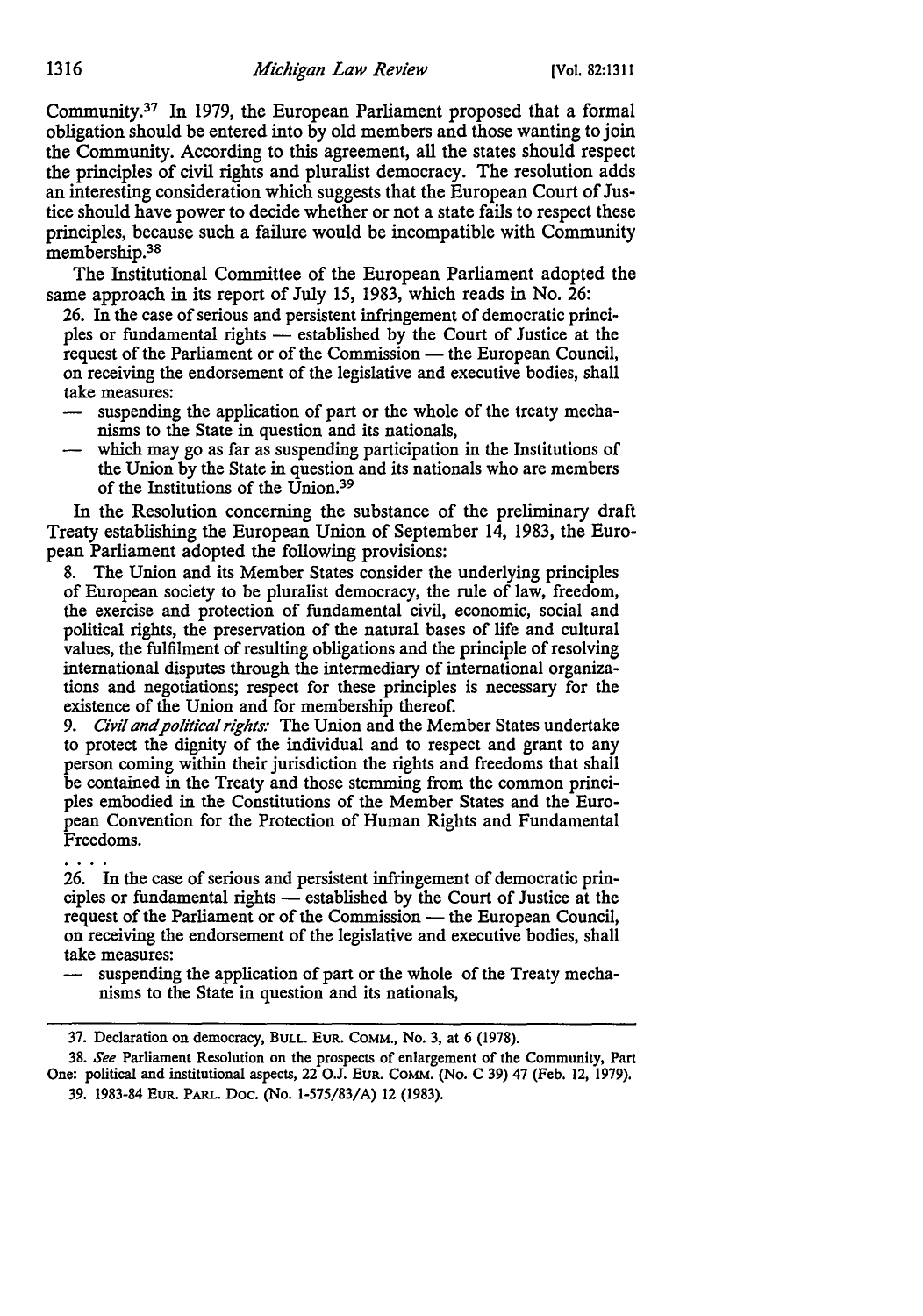which may go as far as suspending participation in the institutions of the Union by the State in question and its nationals who are members of the institutions of the Union.40

The final version of the Draft Treaty establishing the European Union was adopted by the European Parliament on February 14, 1984, and reads in part:

#### *Art. 4* - *Fundamental rights:*

(1) The Union shall protect the dignity of the individual and grant every person coming within its jurisdiction the fundamental rights and freedoms derived in particular from the common principles of the Constitutions of the Member States and from the European Convention for the Protection of Human Rights and Fundamental Freedoms.

(2) The Union undertakes to maintain and develop, within the limits of its competences, the economic, social and cultural rights derived from the Constitutions of the Member States and from the European Social Charter. (3) Within a period of five years, the Union shall take a decision on its accession to the international instruments referred to above and to the United Nations Covenants on Civil and Political Rights and on Economic, Social and Cultural Rights. Within the same period, the Union shall adopt its own declaration on fundamental rights in accordance with the procedure for revision laid down in Article 84 of this Treaty.

(4) In the event of serious and persistent violation of democratic principles or fundamental rights by a Member State, penalties may be imposed in accordance with the provisions of Article 44 of this Treaty.

#### *Art. 44* - *Sanctions*

In the case provided for in Article 4 of this Treaty, and in every other case of serious and persistent violation by a Member State of the provisions of the Treaty, established by the Court of Justice at the request of the Parliament or the Commission, the European Council may, after hearing the Member State concerned and with the approval of the Parliament, take measures:

- suspending the rights deriving from the applications of part or the whole of the Treaty provisions to the State in question and its nationals,
- which may go as far as suspending participation by the State in question in the European Council, the Council of the Union and any other organ in which that State is represented as such. The State in question shall not participate in the vote on the sanctions.<sup>41</sup>

The principles stated here have to a certain extent already played a role in Community practice. After the military coup in Spain failed in 1981, the Parliament - clearly referring to Spain's possible membership  $-$  confirmed the view that a pluralistic parliamentary system and respect for human rights are conditions for accession and membership.<sup>42</sup> After the military took over in Greece in 1967<sup>43</sup> and in Turkey in 1980,<sup>44</sup> the associa-

41. 1983-84 EUR. PARL. Doc. (No. 1-1200/83/A) 9, 24 (1983).

<sup>40.</sup> Parliament Resolution concerning the substance of the preliminary draft Treaty establishing the European Union, 26 O.J. EUR. COMM. (No. C 277) 95, 97, 100 (Oct. 17, 1983).

<sup>42.</sup> Parliament Resolution on the attempted coup d'etat in Spain, 24 O.J. EUR. COMM. (No, C 77) 85 (Apr. 6, 1981).

<sup>43.</sup> Le Parlement Resolution sur !'association entre la C.E.E. et la Grece, 10 J.O. COMM. EUR. 2058 (June 2, 1967).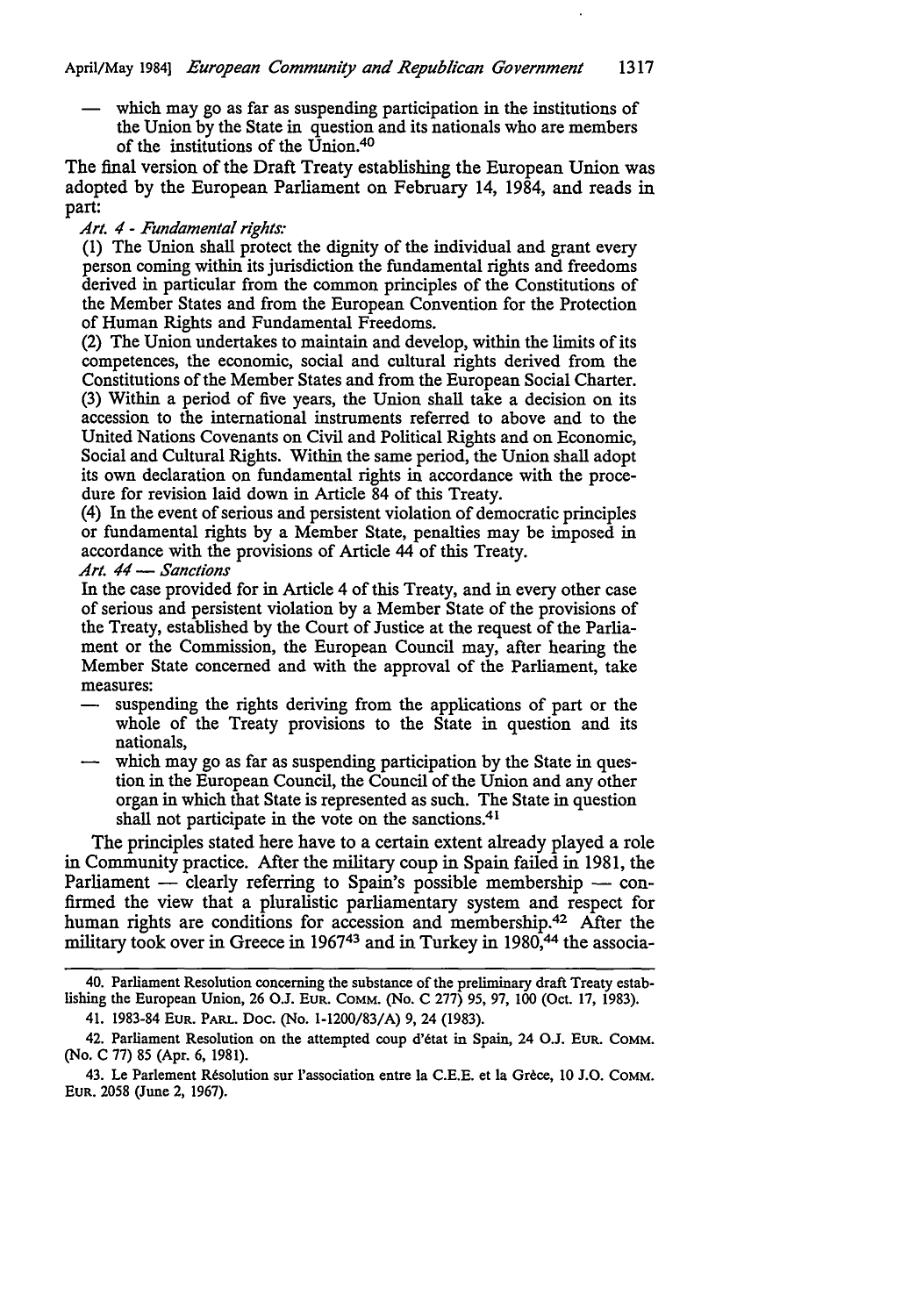tion treaties were to a great extent "frozen."

Where a member state of the European Community violates the general principle of homogeneity the question as to possible consequences will necessarily arise. While the Statute of the Council of Europe contains specific rules for the exclusion of members that have violated the principles of democracy and fundamental rights, the Community treaties are silent on the matter.<sup>45</sup> Since all member states of the Community are now also bound by the European Convention on Human Rights, an interstate application under article 24 of the Convention is always possible. The case of *Ireland v. United Kingdom*<sup>46</sup> is an example of an interstate procedure between two member states of the European Community. However, it would seem most astonishing if such a procedure were the only reaction in a case in which a member state had completely changed its constitutional system, for instance by a military coup. One wonders whether Community law has nothing more to offer.

#### IV. ARTICLE 169 AS A BASIS FOR COMMUNITY REACTION

An important question is whether or not article 169 can be used against a member state whose constitutional system is no longer in line with the principles recognized by the Community's fundamental structure. This inquiry presupposes that a member state under those circumstances has violated the obligations of the EEC Treaty or secondary EEC law.47 Article 169 only applies where treaty obligations are violated. Can one go so far as to include an obligation concerning the constitutional principles of a free democracy in the unwritten part of the EEC constitution? Some doubts remain.

There is, however, one provision of EEC law that becomes important here. According to article 1 of the EEC Act on direct elections, free elections to the European Parliament form part of the *acquis communautaire.48*  There is clearly a Community obligation for the member states to organize real (meaning free) elections to the European Parliament. This is not merely an unimportant formal obligation that may be easily neglected. The European Parliament represents the peoples in the Community. Even in the absence of legislative competence, it has become an essential organ in the Community's constitutional structure. Where a state does not permit free elections to the European Parliament, a procedure under article 169 would seem quite possible. Of course, this procedure could not really aim at constitutional change in the member state, but would instead address one of its consequences. It is probably not very likely that such a procedure would be

47. As to the practice under article 169 see C. Ehlermann, *Die Verfolgung von Vertragsver/elzungen der Mitgliedstaaten,* in EUROPAISCHE GERICHTSBARKEIT UNO NATIONALE VERFASSUNGSGERICHTSBARKEIT 135 (W. Grewe, H. Rupp & H. Schneider eds. 1981).

48. Council Act concerning the election of the representatives of the Assembly by direct universal suffrage, 19 OJ. EUR. COMM. (No. L 278) I, 5 (Oct. 8, 1976).

<sup>44.</sup> Parliament Resolution on the military junta in Turkey, 24 O.J. EUR. COMM. (No. C 101) 110 (May 4, 1981).

<sup>45.</sup> *See* text at notes 7-11 *supra.* 

<sup>46.</sup> Ireland v. United Kingdom, 1978 Y. B. EUR. CONV. HUM. RTS. 602 (Eur. Ct. of Human Rights).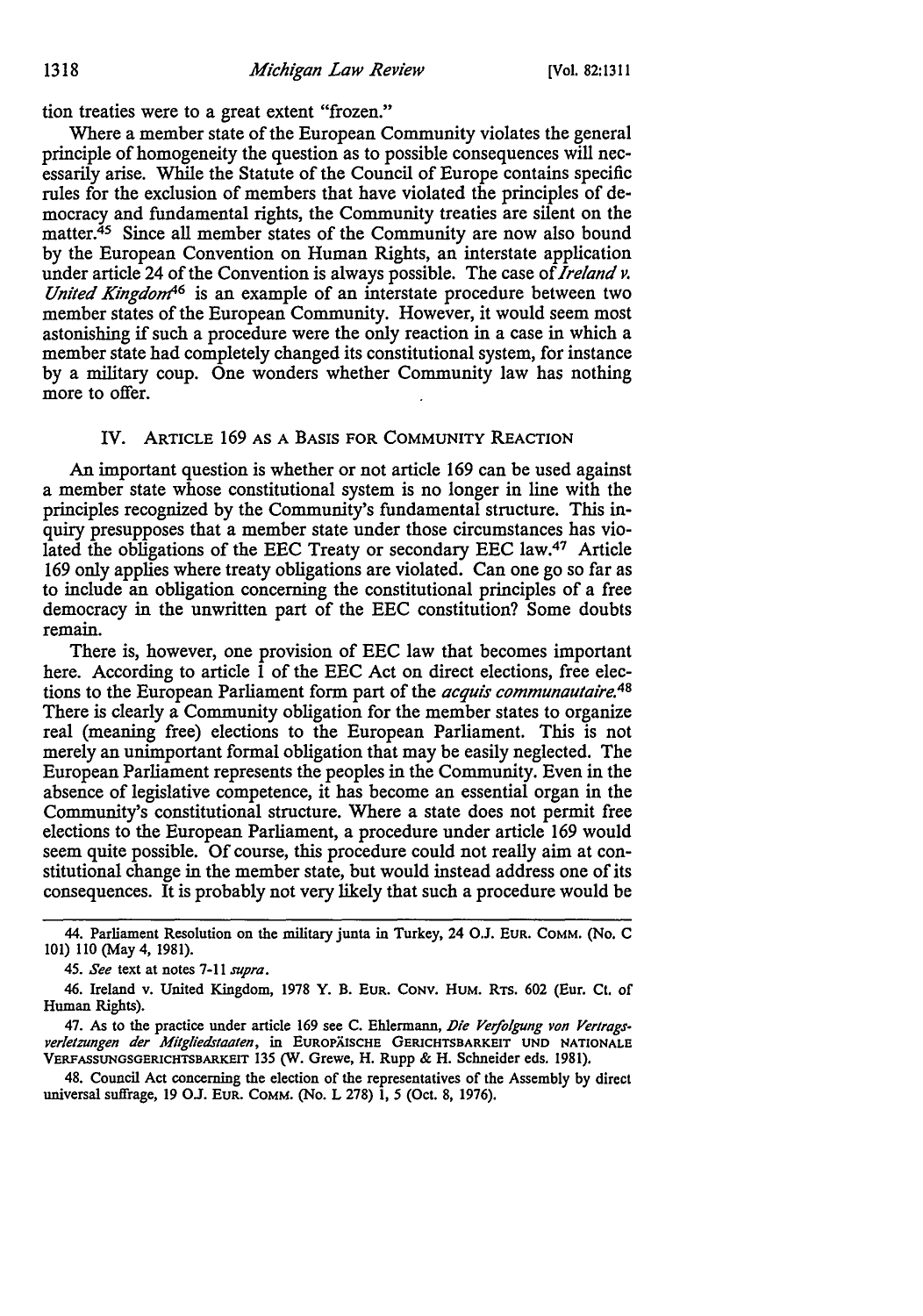in the forefront of considerations if a military coup or other event had really changed the constitutional structure in one of the member states.

#### V. REACTIONS UNDER ARTICLES 224 AND 225

The emergency clauses of articles 224 and 225 should be considered as a possible community mechanism in case a member state violates the basic constitutional principles underlying the Community structure.49 According to article 224, the Treaty presupposes that a member state may be called upon to take measures in the event of serious internal disturbances. These measures may affect the functioning of the common market. This provision recognizes that emergency measures are still completely in the national sphere of jurisdiction. However, the article accepts that in such an eventuality the common market could be affected by the emergency measures and therefore calls on the member states to cooperate in order to avoid such an effect.

How can the common market be affected by those emergency measures? It is clear that the five freedoms, especially the free movement of goods and workers, could be restricted on the basis of the emergency measures anticipated in article 224. However, the functioning of the EEC institutions that guarantee and protect the common market cannot be separated from the five freedoms. Therefore, an emergency measure which would curtail democratic freedoms to such an extent that the constitutional system would be altered must also be seen as affecting the common market. Under those conditions, free elections to the European Parliament would no longer be possible. As a result, the state's representative in the Council would have no democratic mandate.

Article 225, paragraph 2 takes into account the possibility that a member state may make improper use of the powers provided for in article 224. Again, this rule applies primarily to the specific restrictions concerning the freedoms of the common market. But the most serious form of improper use would of course be the change of the constitutional system into one that would be incompatible with the EEC system. It is a common experience that all founders of dictatorships in recent history have tried to justify their action by referring to a national emergency that allegedly threatened serious internal disturbances affecting the maintenance of law and order. Even where this sort of argument is only a pretext, the applicability of articles 224 and 225 cannot be excluded. The mere fact that a member state government would seriously restrict democratic freedoms should be seen as an act being taken in "the event of serious internal disturbances affecting the maintenance of law and order." Although one may admit that this sort of applicability was not foreseen when the articles were drafted, it would not seem to be correct to limit their bearing to the more technical side of the common market.

Article 224 does not clearly state what kind of action can be taken by the other member states. They are obligated to consult each other with a view to taking together the steps needed to avoid affecting the functioning

<sup>49.</sup> Frowein, *Die recht/iche Bedeutung des Verfassungsprinzips der parlamentarischen Demokratie für den europäischen Integrationsprozess,* 1983 EUR 301, 312.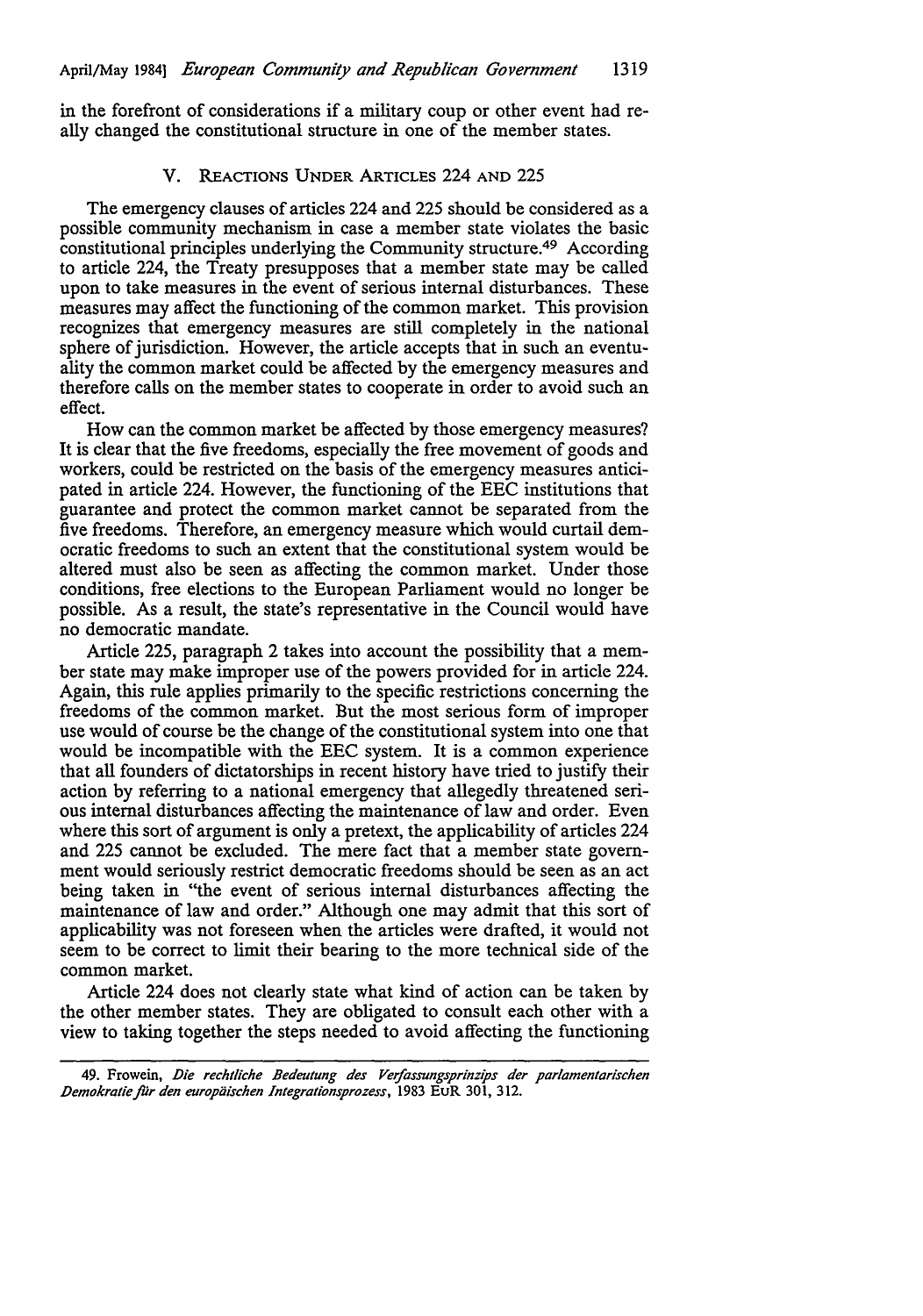of the common market. If at all possible, the member state concerned should take part in the consultation. However, this will frequently be impossible. Necessary steps in the sense provided for in article 224 may well entail the suspension of the treaty rights of the member state that changed its constitutional structure. This suspension may be the only way to avoid seriously affecting the whole structure of the community system.<sup>50</sup>

Article 225, paragraph 2 makes it possible to bring the matter directly before the Court of Justice. Either the Commission or any other member state would have to argue that the state that changed its constitutional structure had made improper use of the powers provided for in article 224, namely the powers to tackle an emergency. The Court of Justice could act immediately and could also take any necessary interim measures under article 186 of the treaty.

Even if article 224 was not originally drafted to include matters of constitutional homogeneity between the Community's member states it seems preferable to stay within the community system when dealing with such an event.<sup>51</sup> That legal provisions acquire a wider applicability through the development of the legal structure within which the provision finds itself is a possibility not at all unknown in the national legal systems.

#### VI. THE POSSIBILITY OF EXCLUDING A MEMBER STATE

While articles 224 and 225 have not yet been considered in the context discussed here, some authors have submitted that in a similar case the country could be excluded from the Community. Zuleeg especially sees the exclusion as a last resort where a member state changes its constitutional structure to an undemocratic system.<sup>52</sup> He is of the opinion that one could not require the democratic member states to take part in a law-making procedure in which the representative of a dictatorship participates. This exclusion is, of course, nowhere provided for. It would have to be accepted as an unwritten emergency measure. However, since articles 224 and 225 offer solutions going up to the full suspension of all membership rights, it seems very doubtful whether there is any necessity to accept exclusion as possible. The principle of proportionality should be respected also in case of emergency. It is difficult to see that anything more would be required than sus-

<sup>50.</sup> See Matthies, in 2 KOMMENTAR ZUM EWG-VERTRAG, *supra* note 9, art. 224, at 1034-36; J. Frowein, *Sllpra* note 49, at 313.

*<sup>5</sup>* I. The applicability of general rules of international Jaw in such an event would certainly not fit better into the structure of community law. *See* H. IPSEN, EUROPAISCHES GEMEIN-SCHAFTSRECHT 100-01 (1972); Everling, Sind die Mitgliedstaaten der Europäischen Gemein*schqji noch Herren der Verlriige?,* in VoLKERRECHT ALS RECHTSORDUNG INTERNATIONALE GERICHTSBARKEIT MENSCHENRECHTE-FESTSCHRIFT FÜR HERMANN MOSLER 173, 183 (Beiträge zum ausländischen öffentlichen Recht und Völkerrecht Vol. 81, 1983); Schwarze, Das *allgemeine Volkerrechl in den innergemeinschqfilichen Rechtsbezieh11nge11,* 1983 EuR I; *see also*  Opinion of Mr Advocate General Roemer *in* Muller v. European Economic Community (Nos. 109/63 & 13/64), 1964 E. Comm. Ct. J. Rep. 663 (delivered Nov. 18, 1964).

<sup>52.</sup> Zuleeg, *Der Bestand der Europiiischen Gemeinschafl,* in I DAS EUROPA DER ZWEITEN GENERATION, GEDACHTNISSCHRIFT FUR C. SASSE, 55, 65 (R. Bieber & D. Nickel eds. 1981); *see also* H. WEBER, SCHUTZKLAUSELN UND WJRTSCHAFTSINTEGRATION 450 (1982); M. Hilf, in KOMMENTAR ZUM EWG-VERTRAG, *supra* note 9, art. 240, *[13, at 1331.*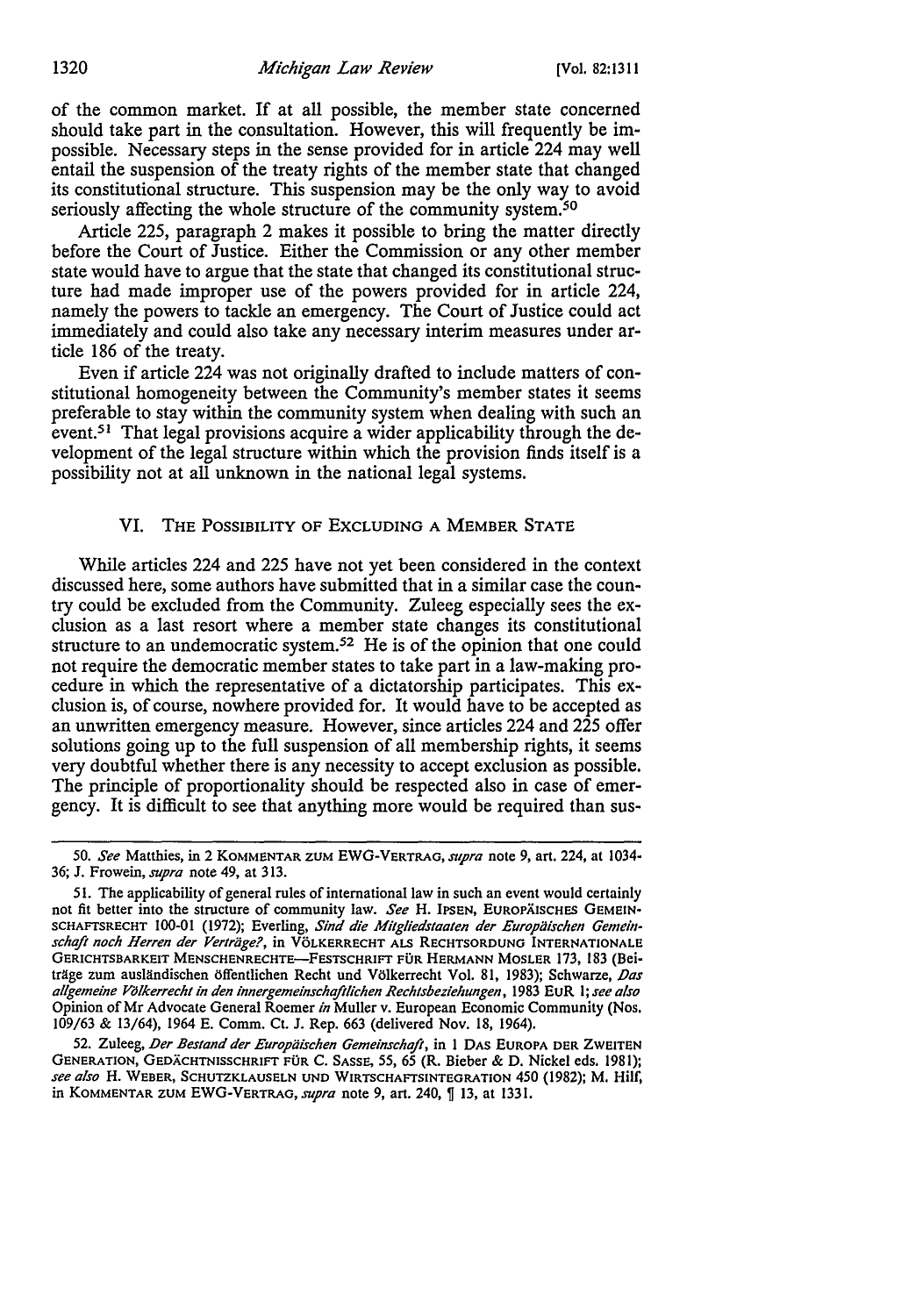pension of membership rights during the existence of the nondemocratic government in the member state.

Indeed, it may well be that return to democracy and the rule of law could be generally encouraged by a system which will only suspend membership rights for the duration of such an event.

#### **VIL** CREATING HOMOGENEOUS STANDARDS THROUGH THE **COMMUNITY**

It is a well-known phenomenon that federal structures not only presuppose a certain uniformity or at least comparability of component subentities but also create a homogeneous structure. Fundamental rights and their protection through federal organs provide a very important mechanism to create uniformity. As soon as there exists a federal court enforcing a bill of rights vis-a-vis the different states, uniform standards concerning the protection of fundamental rights will develop. This development can be shown by the growing harmonization brought about by the jurisprudence of the United States Supreme Court concerning the Bill of Rights. It can also be shown by the history of federal structures in Europe. For example, one specific aim of the drafters of the bill of rights in Germany in 1848 was to create common standards for the protection of fundamental rights in the different member states.<sup>53</sup> This constitution failed and in 1871 no bill of rights was included in the German federal constitution. One of the reasons was the fear of the harmonizing influence that a bill of rights would have.<sup>54</sup> In Switzerland, the slow movement toward federal protection of fundamental rights through the Federal Tribunal is of particular interest. After the adoption of the Swiss federal constitution in 1874, forty years elapsed before the Federal Tribunal finally became competent to review cantonal acts on the basis of all the fundamental rights guaranteed in the federal constitution. The reason for this slow development was again the fear that the Federal Tribunal's interpretation could have a strong harmonizing influence.55

There is as yet no bill of rights of the European Communities. One of the common British arguments against the European Communities joining the European Convention on Human Rights is the fear that such a move would exert an indirect influence upon British law's guarantee of fundamental rights. Although technically not quite correct, the idea seems to be that English courts would not be willing to control community acts on the basis of the provisions of the European Convention or possibly to refer the case to the European Court of Justice under article 177 of the EEC Treaty unless they were also willing to apply the same standards to English law.

But even without a Community bill of rights, one clearly finds examples for the harmonizing influence of Community structures. The law-making and decision-making process in the Communities always exposes different national standards to each other. Some common denominator has to be

<sup>53.</sup> *See* text at notes 14-22 *supra.* 

<sup>54.</sup> *See* E. HUBER, *supra* note 14, at 665, 758.

<sup>55.</sup> MUller, *Die Verfassungsgerichtsbarkeil im Gefuge der Staatsfunktionen,* 39 VVDSTRL 53, 58-60 (1981).